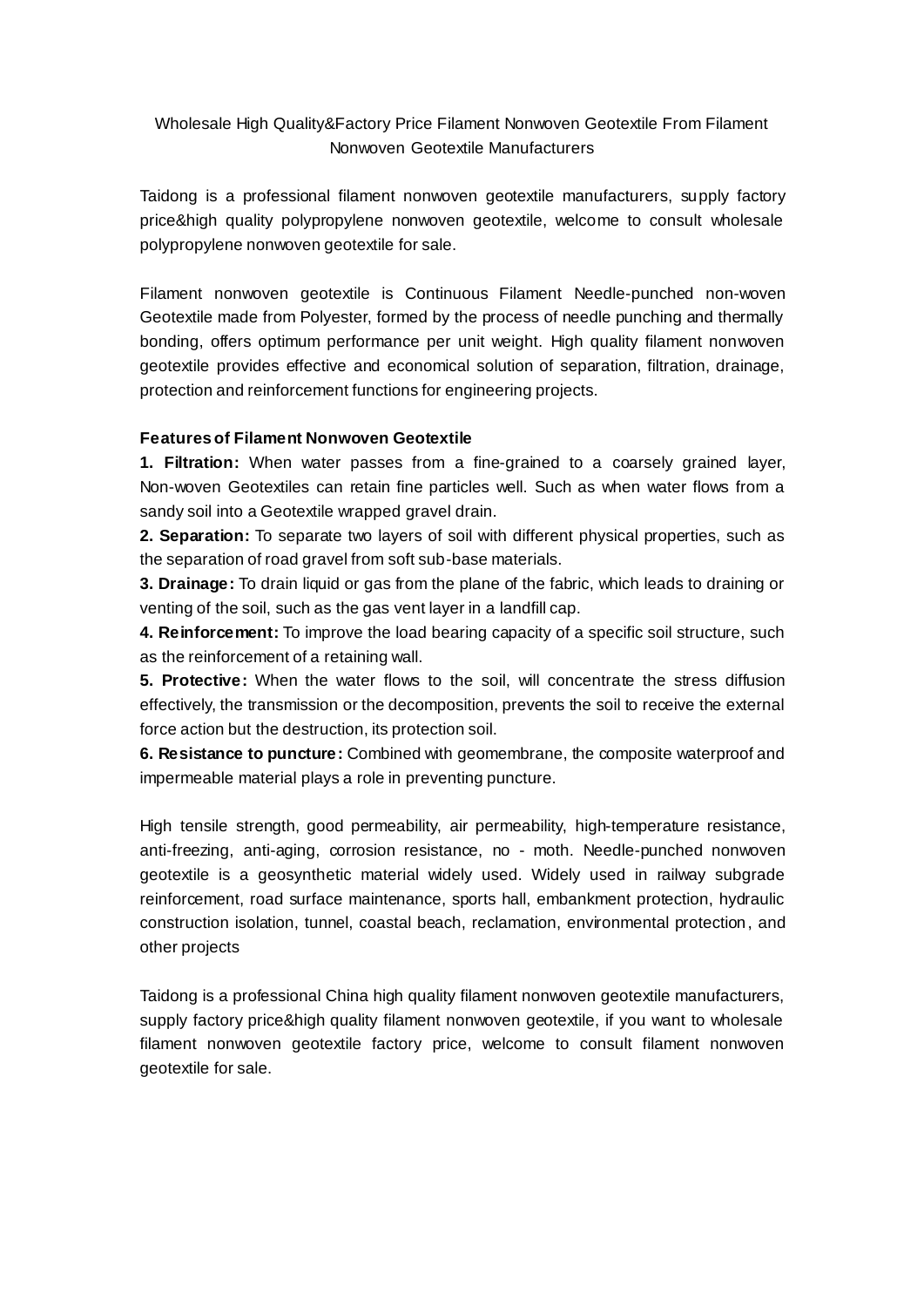## **Parameters of Filament Nonwoven Geotextile**

| <b>Test</b> |                                            |      |                                     | Unit  BTF10 BTF15  BTF20 |      |      |      | BTF25   BTF30   BTF35   BTF40   BTF45   BTF50   BTF60 |      |      |      |      | BTF80          |
|-------------|--------------------------------------------|------|-------------------------------------|--------------------------|------|------|------|-------------------------------------------------------|------|------|------|------|----------------|
| No.         | Mass per<br>square meter                   | g/m2 | 100                                 | 150                      | 200  | 250  | 300  | 350                                                   | 400  | 450  | 500  | 600  | 800            |
| 1           | Weight<br>Variation                        | %    | $-6$                                | $-6$                     | 6    | $-5$ | -5   | -5                                                    | $-5$ | -5   | $-4$ | $-4$ | $-4$           |
| 2           | Thickness                                  | mm   | 0.8                                 | 1.2                      | 1.6  | 1.9  | 2.2  | 2.5                                                   | 2.8  | 3.1  | 3.4  | 4.2  | 5.5            |
| 3           | <b>Width Variation</b>                     | %    | $-0.5$                              |                          |      |      |      |                                                       |      |      |      |      |                |
| 4           | Breaking<br>Strength                       | kN/m | 4.5                                 | 7.5                      | 10.5 | 12.5 | 15   | 17.5                                                  | 20.5 | 22.5 | 25   | 30   | 40             |
| 5           | <b>Elongation</b> at<br><b>Break</b>       | %    | $40 - 80$                           |                          |      |      |      |                                                       |      |      |      |      |                |
| 6           | <b>CBR Mullen</b><br><b>Burst Strength</b> | kN/m | 0.8                                 | 1.4                      | 1.8  | 2.2  | 2.6  | 3                                                     | 3.5  | 4    | 4.7  | 5.5  | $\overline{7}$ |
| 7           | Sieve Size 090                             | mm   | $0.07 - 0.2$                        |                          |      |      |      |                                                       |      |      |      |      |                |
| 8           | Vertical<br>Permeability<br>Coefficient    | cm/s | $(1.0-9.9) \times (0.1 \sim 0.001)$ |                          |      |      |      |                                                       |      |      |      |      |                |
| 9           | <b>Tear Strength</b>                       | kN/m | 0.14                                | 0.21                     | 0.28 | 0.35 | 0.42 | 0.49                                                  | 0.56 | 0.63 | 0.7  | 0.82 | 1.1            |

## **Application of Filament Nonwoven Geotextile**

1. To reinforce the backfill of retaining wall or to anchor the face plate of retaining wall. Build wrapped retaining walls or abutments.

2. Reinforcing flexible pavement, repairing cracks on the road and preventing reflective cracks on the road surface.

3. Increase the stability of gravel slope and reinforced soil to prevent soil erosion and freezing damage at low temperature.

4. The isolation layer between ballast and roadbed or between roadbed and soft ground.

5. The isolation layer between artificial fill, rockfill or material field and foundation, the isolation, filtration and reinforcement between different frozen soil layers.

6. The filter layer of the upper reaches of the initial ash storage dam or tailings dam, and the filter layer of the drainage system in the backfill of the retaining wall.

7. The filter layer around the drainage pipe or gravel drainage ditch.

8. The filters of water wells, relief wells or oblique pressure pipes in hydraulic engineering.

9. Geotextile isolation layer between the highway, airport, railway slag, and artificial rockfill and foundation.

10. Vertical or horizontal drainage within the earth dam, buried in the soil to dissipate the pore water pressure.

11. Drainage behind impervious geomembrane or under concrete cover in earth dams or embankments.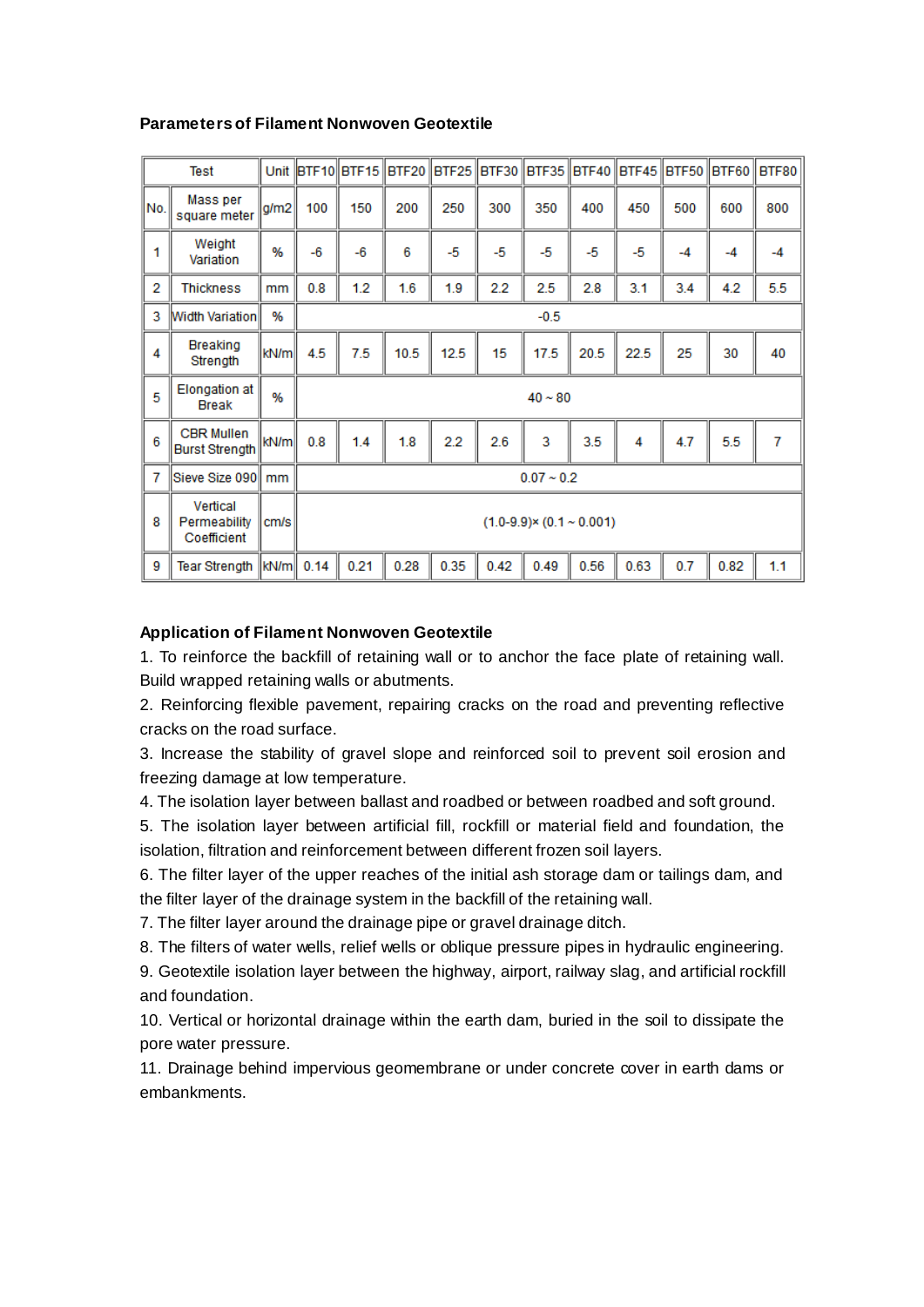

#### **Filament Nonwoven Geotextile Installation**

1. With manual rolling install, high quality filament nonwoven geotextile surface need to be level off, and appropriate deformation allowance.

2. The installation of filament nonwoven geotextile factory price or short fiber nonwoven geotextile usually adopts several methods of lap joint, suture and welding. The width of suture and welding is generally more than 0.1m, and the lap width is generally more than 0.2m. Geotextiles that may be exposed for a long time should be welded or sewn together. 3. Geotextile Suture: All stitches must be continuous (for example, point stitches are not allowed). Filament nonwoven geotextile for sale must overlap at least 150mm before overlap. The minimum stitch distance from the edge (the exposed edge of the material) should be at least 25mm.

The filament nonwoven geotextile factory price joints that have been sewn most include 1 line of cable locking chain stitch method. The thread used for suture shall be resin material with a minimum tension of more than 60N and shall have the same or greater resistance to chemical corrosion and ultraviolet radiation as a geotextile. Any "needle leakage" on the geotextile must be re-sewn where it is affected. Appropriate measures must be taken to prevent soil, particulate matter or foreign matter from entering the geotextile layer after installation. The lap joint of cloth can be divided into natural lap joint, seam joint or welding according to the topography and useful the function.

4. In the construction, the HDPE geomembrane above the geotextile shall be overlapped naturally, and the HDPE geomembrane on the upper layer, the filament nonwoven geotextile for sale shall be seamed or welded by hot air. Hot air welding is the preferred connection method of filament geotextile, that is, the connection of two pieces of cloth with a hot air gun is instantly heated at high temperature, so that part of it reaches the melting state, and immediately use a certain external force to make it firmly bonded together. In wet (rain and snow) weather cannot be hot adhesion connection, geotextile should adopt another method a suture connection method, that is, special sewing machine for double suture connection, and the use of anti-chemical ultraviolet suture line. The minimum width at suture is 10cm, the minimum width at natural lap is 20cm, and the minimum width at hot air welding is 20cm.

5. For seam joints, the same quality as geotextile should be used, and the suture line should be made of materials with stronger resistance to chemical damage and ultraviolet irradiation.

6. Geomembrane shall be laid after the geotextile laying and approved by the on-site